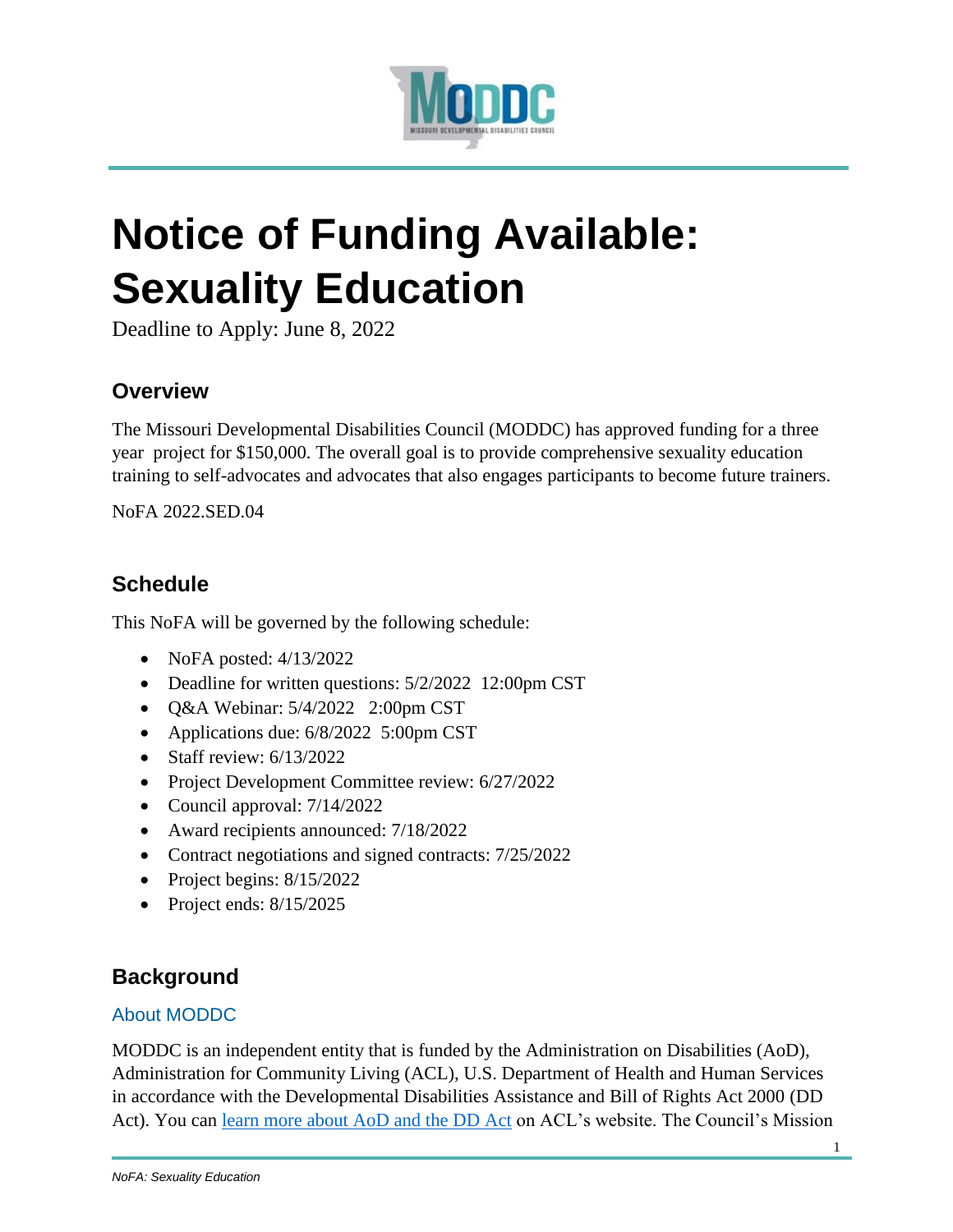is to assist individuals, families, and the community to include all people with developmental disabilities in every aspect of life. To learn more about developmental disabilities (DD), including the federal definition of DD, check out our [Frequently Asked Questions.](https://moddcouncil.org/about-us/faq/)

#### About Our State Plan

MODDC expects this project to help MODDC meet the following 2022-2026 State Plan objective:

*Healthy, Educated and Connected People Thrive: Missourians with Developmental Disabilities live in safe communities that enhance quality of life across the lifespan. This includes, but is not limited to, barrier-free access to transportation, technology, healthcare, education, employment, housing, social services, cultural activities, and recreation.* 

*Objective 2b: By September 20, 2026, implement three system change activities that deliver enhanced equity of people with I/DD.*

# **Project Description and Scope of Work**

## Project Description:

This three-year project will provide comprehensive sexuality education to self-advocates and advocates. The grantee for this project will engage with a nationally recognized curriculum to both provide trainings, and train self-advocates and advocates as trainers on this topic.

The Council considers "comprehensive" to mean that this education should be inclusive of but not limited to the physical and biological aspects of human sexuality. The final curriculum would be approved by MODDC staff. A comprehensive sexuality education curriculum would educate about body autonomy, sexual self-advocacy and healthy relationships. Furthermore, a comprehensive curriculum would explore the intersectionality of sexuality and employment, healthy relationships, advocacy, unnecessary legal actions and many other aspects of a selfadvocate's life.

A curriculum must be identified and agreed upon no later than 60 days after a contract is fully executed between the grantee and MODDC. After the selection of an approved, nationally recognized curriculum, the grantee will work over the remaining portion of the three-year grant period to train, support, and train future trainers in this important work. As with all MODDC grants, a sustainability component must be built in to the application so work can continue after MODDC funding has been expended.

#### Working Premises:

In 2018, the Information and Technical Assistance Center for Councils on Developmental Disabilities (ITACC) and, the National Association of Councils on Developmental Disabilities (NACDD) published a [special report.](https://nacdd.org/wp-content/uploads/2017/11/DD-Councils-Special-Publication.pdf) The report focused on statistical information pertaining to the sexual abuse and exploitation rates for people with Intellectual and Developmental Disabilities (I/DD). The report sites risk factors including the following:

• Lack of education about sexual development and anatomy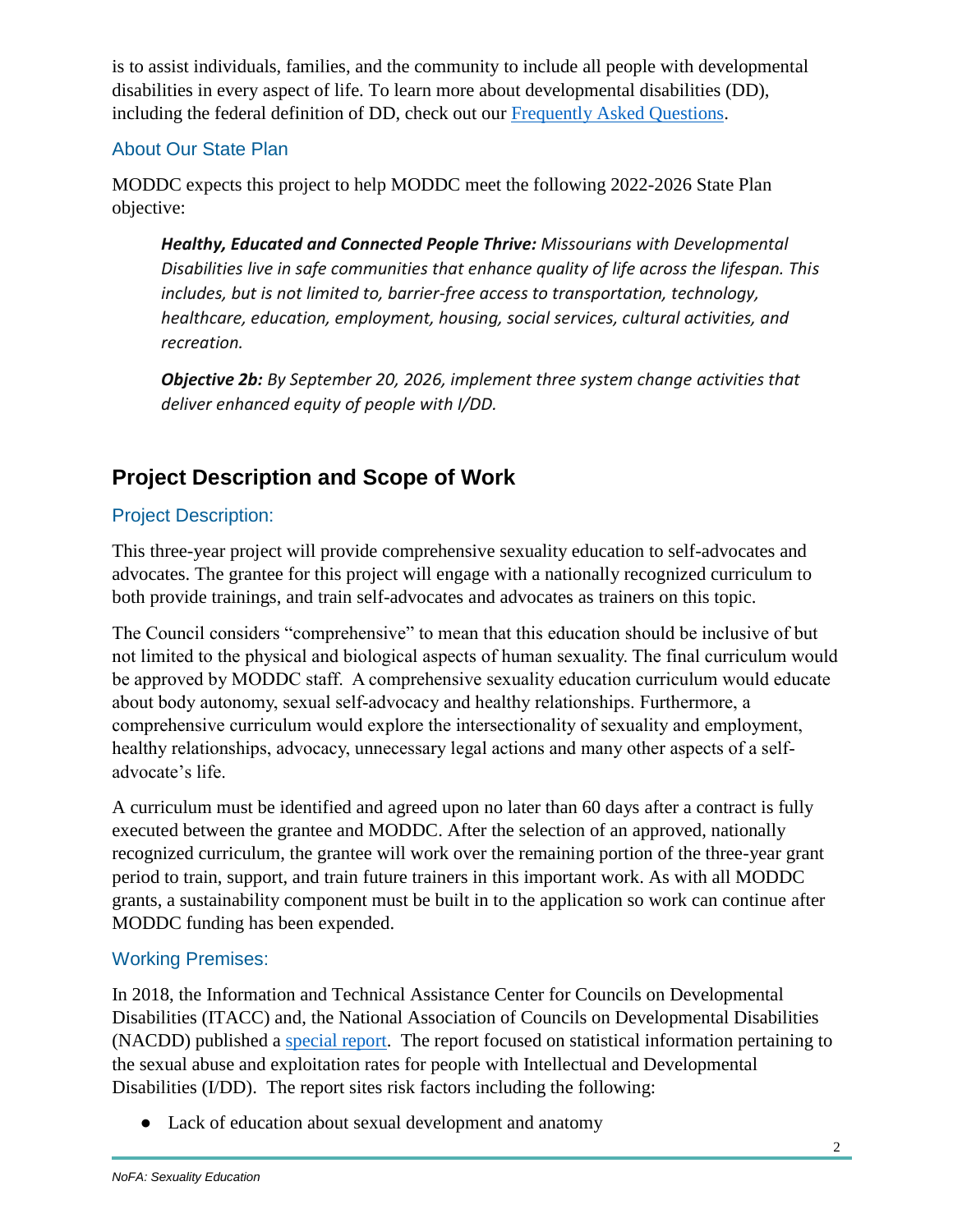- Lack of information on abuse awareness
- Lack of healthy relationship education
- Lack of age appropriate friends

Depending on the study, research shows people with disabilities are anywhere from 4-10 times more likely to experience sexual abuse in their lifetime According to a recent National Public Radio (NPR) 2017 show, an estimated 72% of rapes are committed by someone a victim knows, but for women with disabilities, that percent is even higher For victims with disabilities, their rapist is known to them 86% of the time.

Additional risk factors for sexual abuse and exploitation for individuals with I/DD include but are not limited to:

- 1. Dependence on others
- 2. Culture of compliance
- 3. Misperception of not being credible
- 4. Needing assistance for daily living
- 5. Little, or no sexuality education
- 6. Mobility and communication challenges
- 7. History of negative healthcare/legal experiences
- 8. Myth and stereotypes

The Missouri DD Council has invested substantial resources in addressing many of the issues that intersect with sexuality education, most notably through the work of the Victimization Task Force. While the task force has made significant progress impacting systems change once an individual has reported abuse, the preventative and educational measures leading up to that point have not been addressed by the Council. Lack of education and awareness in human sexuality remains a system of oppression that is preventing self-advocates from living full lives. Providing a comprehensive sexuality education model that is sustainable will result in systems change that will serve to dismantle this system of oppression faced by the I/DD community.

#### Scope of Work:

- Participation in Training will be:
	- o Atleast 50 self-advocates participate in the training
	- o 100 total participants in the training
	- o 20% of total participants are trained as trainers; 60% of which will be selfadvocates
- Utilize an already established, nationally recognized education curriculum that addresses all dimensions of sexuality for people with I/DD
	- 1. Survey self-advocates and advocates to help guide curriculum selection and determine unmet needs in this community
- Ensure that curriculum is culturally competent, educating across the spectrum of sexual identities including LGBTQ+ communities
- Ensure that training is trauma-informed and relevant Missouri resources are provided to all participants, including but not limited to:
	- 1. [Missouri Adult Abuse and Neglect Investigations System Map \(MAANIS\)](https://ihd.umkc.edu/ihd-programs/health-and-wellness-promotion/mapping-the-missouri-adult-abuse-and-neglect-investigation-systems/)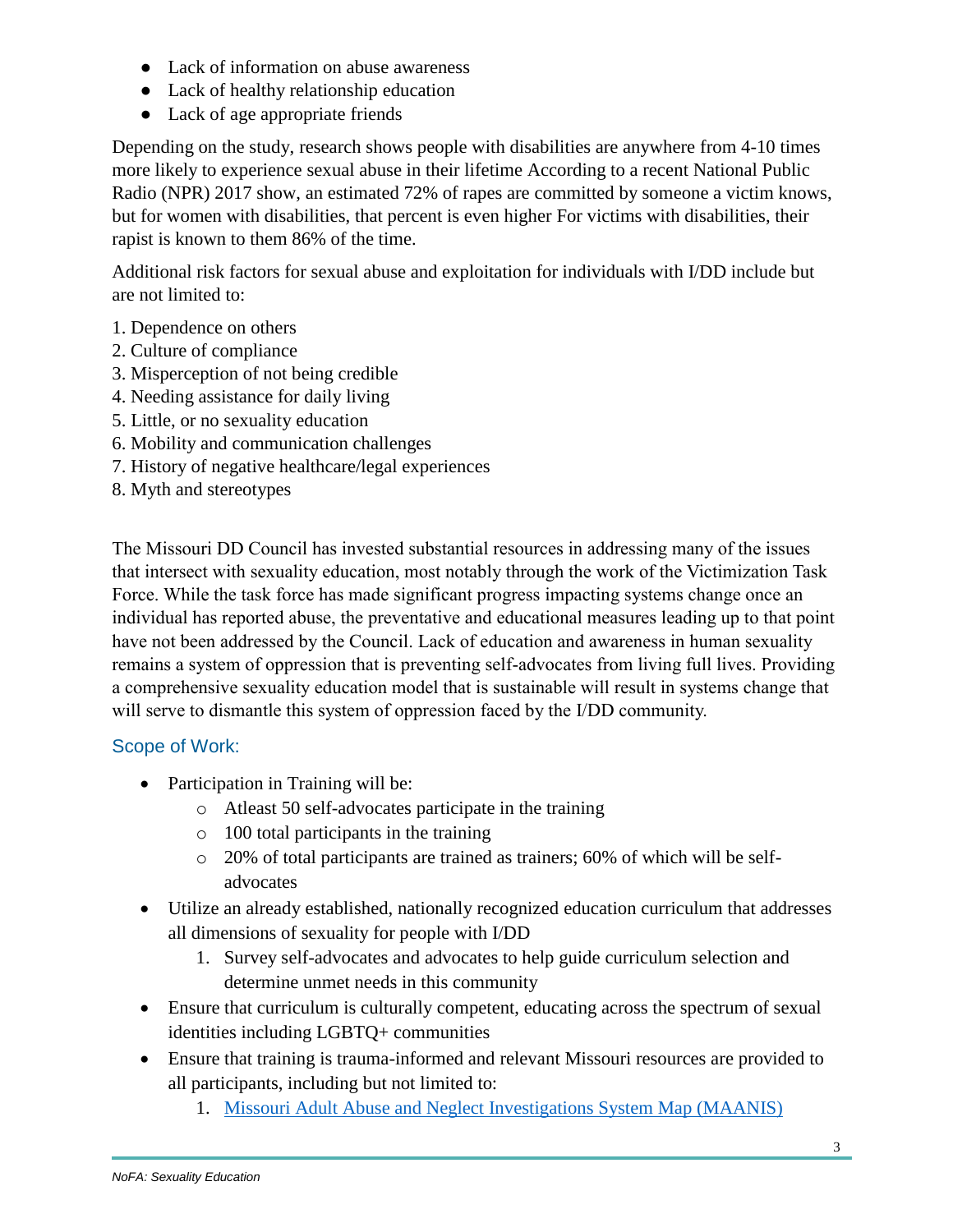- Specifically covering how to report Abuse, Neglect or Exploitation
- Providing an overview of the resources on Abuse [Awareness and Prevention including,](http://www.lifecoursetools.com/lifecourse-library/exploring-the-life-domains/abuse-awareness-and-prevention/) tools, guides, and videos
- Establish a communication and recruitment plan that:
	- 1. Engages both urban and rural populations accounting for the Digital Divide.
	- 2. Engages youth ages 15 (beginning of High School)- older adults, aged 65+
	- 3. Engages both advocates and self-advocates
- Recruit participants for training as well as train leaders, to ensure project sustainability
	- 1. Ensure that self-advocates are trained as leaders and facilitators
	- 2. Provide ongoing support to trainees as needed
	- 3. 6 month, post certification survey of trainees
- Facilitate all trainings of participants, including virtually, if necessary
- Have a sustainability component that enables this work to continue in Missouri past the window of the grant from MODDC that does not include future fees for participants.
- Track all participants in the program and provide outcomes reports to MODDC:
	- 1. Quantitative Data: number of participants (self-advocates and advocates separated), number of advocates trained, number of trainings facilitated, partnerships
	- 2. Percentage of people with I/DD who report increasing their advocacy as a result of this training
	- 3. Percentage of people who are better able to say what they want, what services and supports they want or what is important to them as a result of this training
	- 4. Satisfaction of program participants
	- 5. Number of promising practices created and supported
	- 6. Number of best practices created through this training
	- 7. Qualitative Stories of Impact
- Training outcomes will be evaluated and training will be revised and modified based upon lessons learned.
- Submit a plan outlining how trauma-informed communication and facilitation will be utilized throughout the project. This includes how those who self-report that they have been victims of abuse, neglect or exploitation will be connected to appropriate resources and how staff will ensure that mandated reporting expectations are met.
- Order and organize all materials for program
- Provide technical help and registration for ongoing trainings through the year
- Develop a project timeline that establishes milestones throughout the duration of the three year project to accomplish key project components
- Confirm and prepare speakers, if necessary
- Review and ensure accessibility of materials to include disability and language access (e.g., PowerPoints, videos, visual aids, interpreting/translation services, etc.).
- Review accommodation requests of participants (disability, language access, dietary) and ensure supports are available to accommodate request for grant activities
- Create and issue any necessary request for bids (e.g., hotel, catering, speakers, interpreter/translation services, etc.) and securing these services when necessary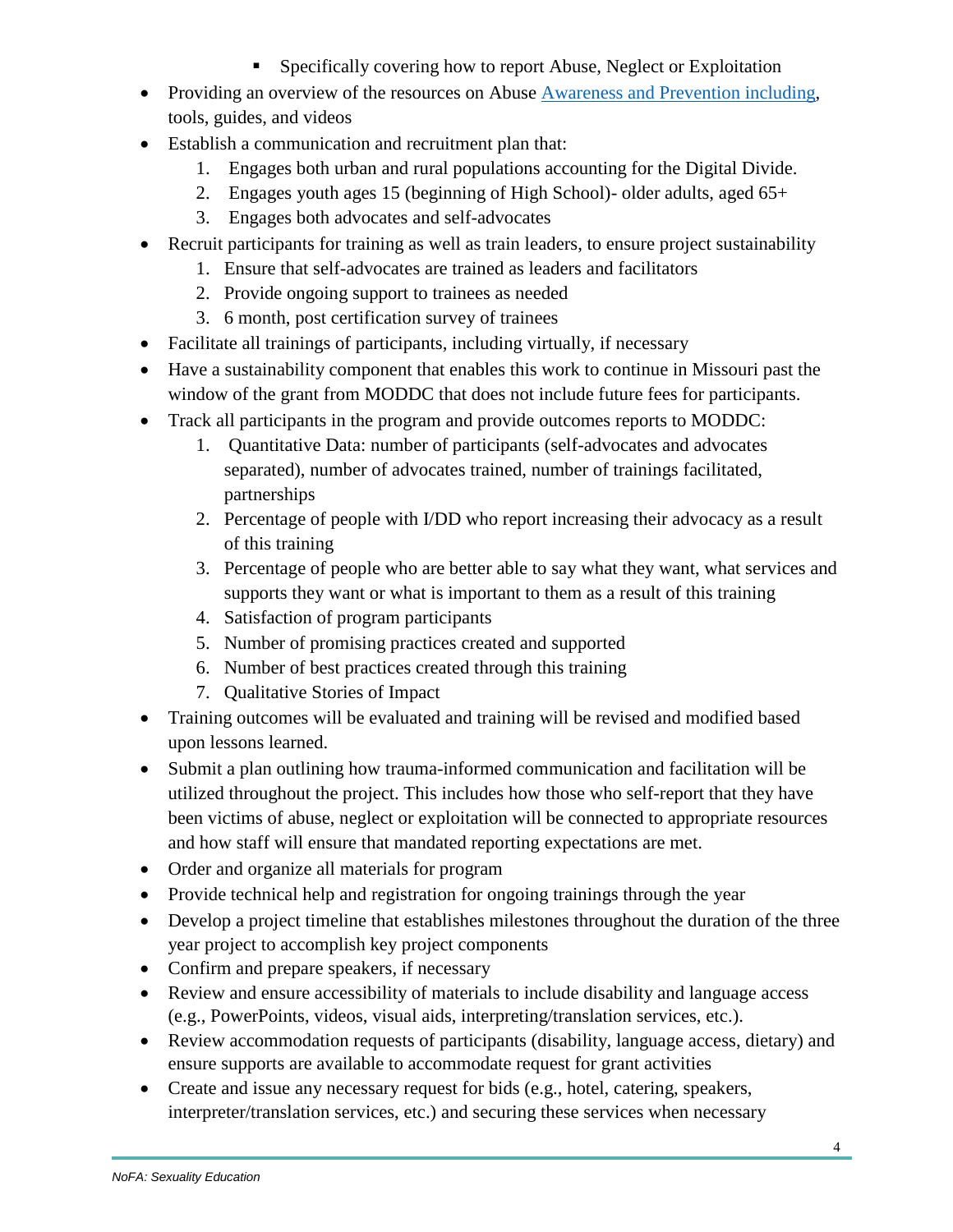Develop and implement a scholarship/reimbursement process to cover expenses for training participants who may not be able to afford to participate otherwise.

# **Funding**

#### Maximum Funding and Duration

The MODDC may award a maximum of \$150,000 over three years. MODDC reserves the right to negotiate the budget as needed and may choose not to award funding this project.

MODDC funds may not be used for capital expenditures or acquisitions, contraction, remodeling, rental or purchase of buildings. These grant funds cannot be used for ongoing organizational activities, to supplant existing private, state or federal funding sources, to purchase equipment or furnishings, or to duplicate or replace existing services provided to people with developmental disabilities.

All funding for this NoFA is contingent on receipt of MODDC federal grant funding. MODDC may choose to reduce the amount of grant funding at the time of the grant award.

#### Match Requirement

MODDC requires that grantees provide a matching contribution. Matching contributions may include funding, volunteer hours, or other "in-kind" donations, such as office space and utilities. Other federal funds may not be used was match. Items or funds that are used for match for another project funded with federal funds also may not be used as a match.



MODDC funds may not pay for more than 75% of the total project cost for projects located in counties not designated as federal poverty areas. MODDC funds may not pay for more than 90% of total project cost for projects located in counties designated as federal poverty counties. The remainder of the project costs must be provided as a match. An online tool from IndexMundi provides information related to [Missouri Poverty Rate by County.](https://www.indexmundi.com/facts/united-states/quick-facts/missouri/percent-of-people-of-all-ages-in-poverty#map)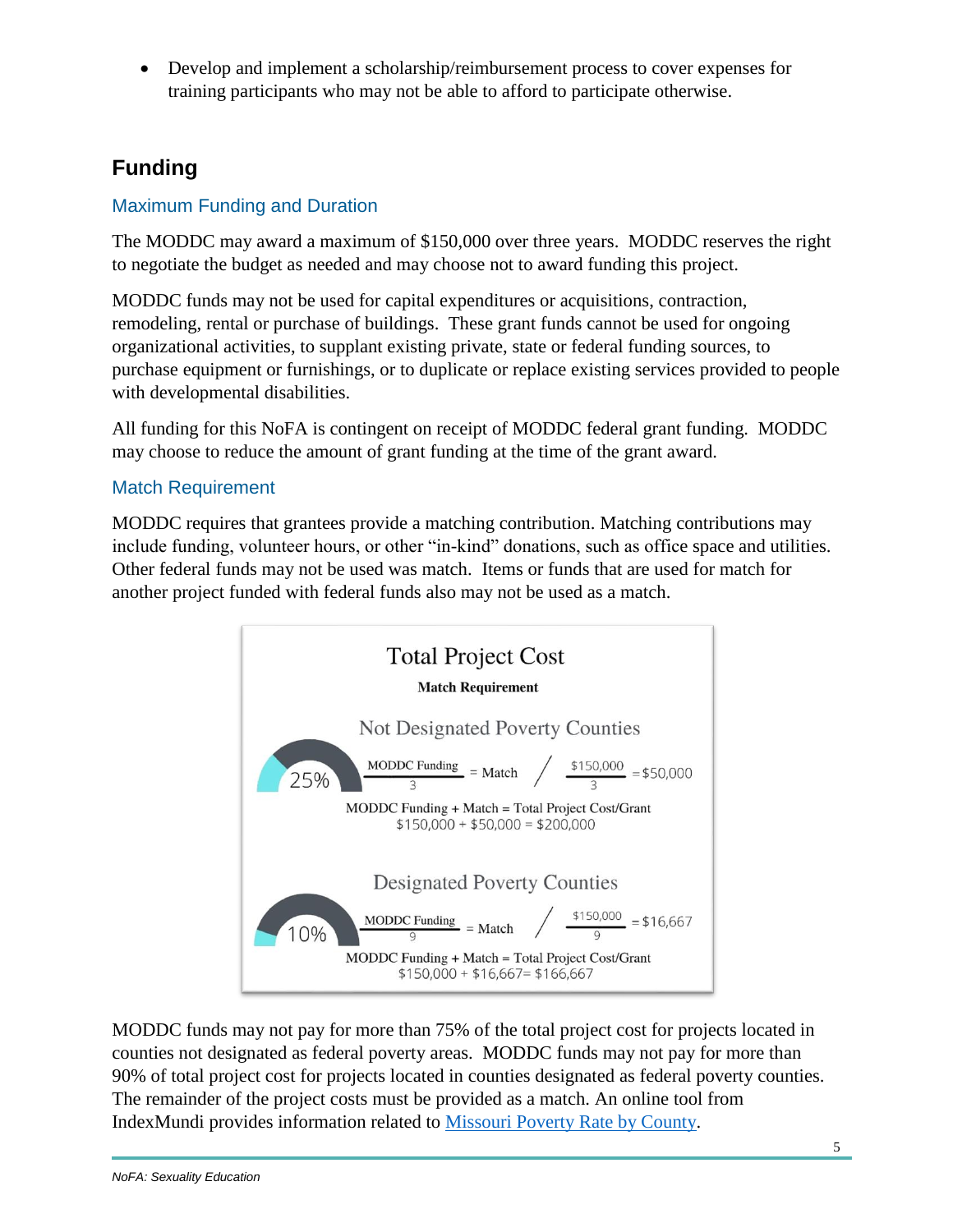## Continuing Funding

Continuation funding will be based on a review of the project's accomplishments, progress towards stated goals and objectives, financial management of funds, compliance with reporting requirements, review of the most recent program audit, review of findings of MODDC's onsite reviews, development of alternative funding, and the availability of MODDC funds.

MODDC does not plan to provide funding for these projects beyond the number of years offered in this NoFA.

#### Allowable Expenses

Purchased equipment necessary for the successful accomplishment of project outcomes must only come from the project match.

Rented equipment necessary for the successful accomplishment of project outcomes may be invoiced up to 2% of MODDC's total funds. Prior approval from MODDC staff is required for rental equipment exceeding 2% of MODDC funds.



Four tests in determining allowability of costs: *Reference – 45 CFR 75; § 75.403*

- 1. Reasonable and necessary: costs that would be incurred by a prudent person, necessary for grant's performance;
- 2. Allocable: traceable to specific activities of the project ;
- 3. Consistent: assignment of costs to cost objectives avoid duplicative charges;
- 4. Conformance (allowability): expenditures are permitted and not specifically prohibited by terms and condition of the Notice of Award.

# **Application Process**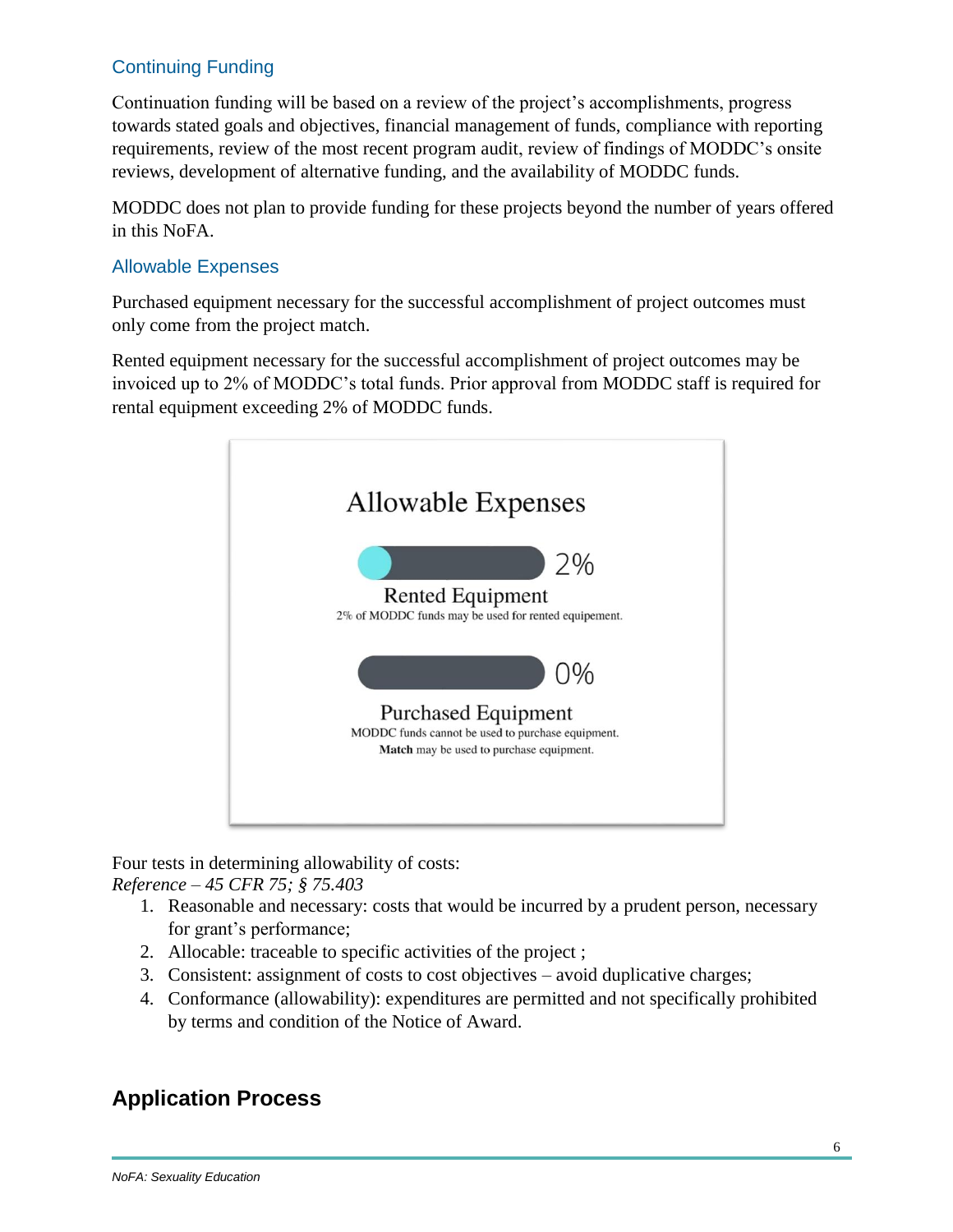## Application Package

If your organization is interested in applying, please submit an application package to moddc@moddcouncil.org by June  $8<sup>th</sup>$ , 2022 at 5:00pm CST. The application package must include the following:

- Responses to the Application Questions (pg. 9);
- A detailed budget that includes spending estimates for each Federal Fiscal Year (October 1 to September 30);
- A workplan for the length of the project (3 years);
- Letters of support (optional).

#### Q&A Webinar

MODDC values a supportive and transparent NoFA process. An informational webinar will be held to address any questions potential grantees may have regarding the project or the NOFA process. This webinar is to ensure that all potential grantees are well informed and all have the same information.

It is encouraged that questions regarding this grant solicitation must be submitted by the suggested date noted in the Schedule. Questions should be submitted in writing via email to moddc@moddcouncil.org in care of Leigh Anne Haun by May 2, 2022 at 12:00pm CST. However, the Q&A session will allow for additional questions.

#### **Q&A Webinar Details:**

- **Questions submitted by May 2, 2022 at 12:00pm CST**
- **Webinar on May 4, 2022 at 2:00pm CST**
- **Zoom Meeting ID: 858 7725 9775**
- **Zoom Password: 260199**

All questions and answers addressed during Q&A webinar will be posted on the MODDC website within 48 hours of the webinar.

## **Evaluation Process**

Application packages submitted by the deadline will undergo a technical review. Minimum criteria include meeting applicant eligibility requirements, submitting a complete application package, and not exceeding the maximum funding allowed.

Application packages meeting the minimum criteria will be evaluated for quality, applicability and appropriateness of responses, innovation, projected performance measures, cost effectiveness, and organization capacity to successfully achieve the project's goal and objectives.

The Project Development Committee of the MODDC will evaluate each application package based on how well the application package responds to the NoFA and instructions in the application questions, and the extent which the proposed project may move MODDC closer to meeting the State Plan Goals and Objectives. The Committee will consider only the information included in the application package. Applicants will not have the opportunity to clarify or add to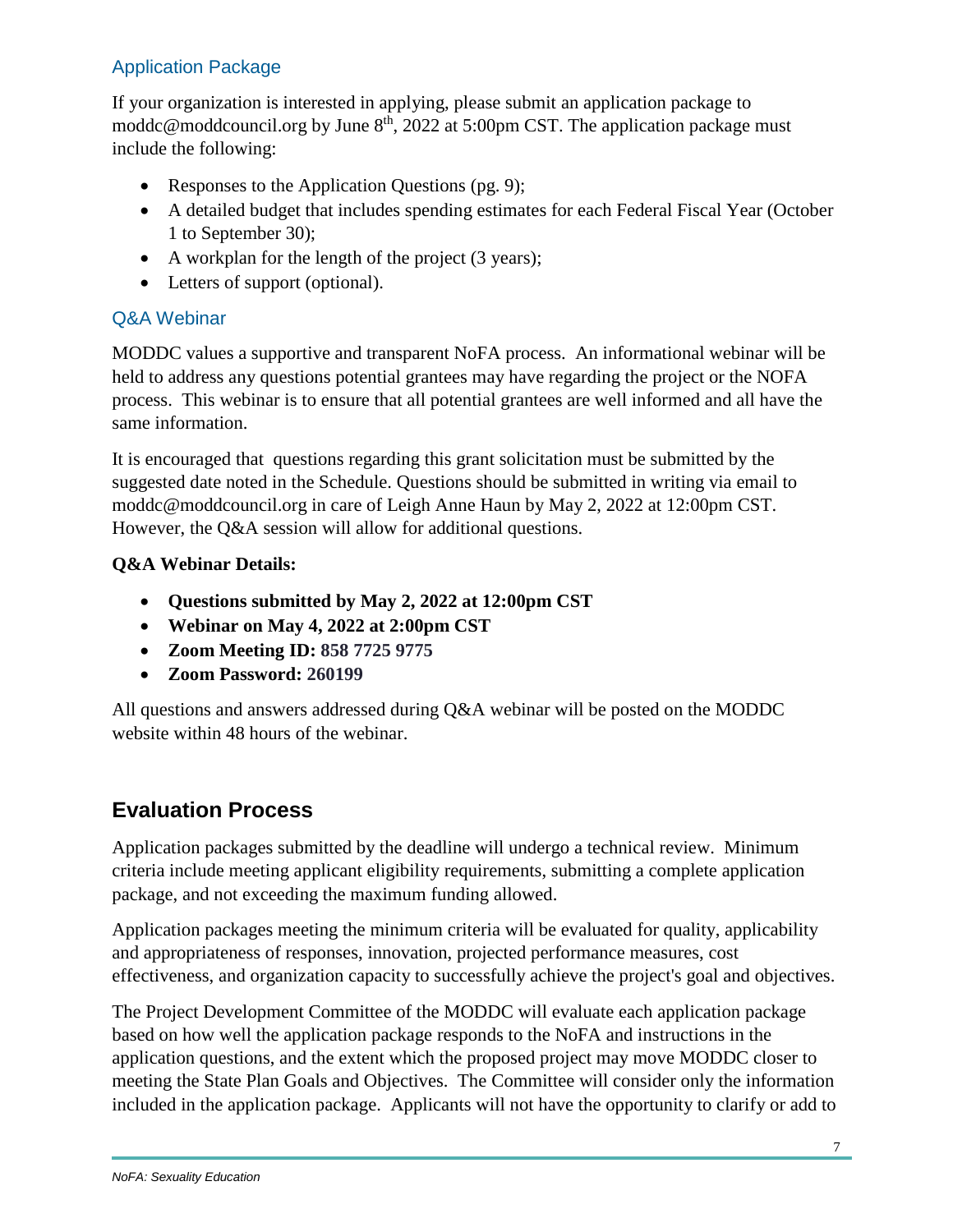the information provided in the application package after the deadline unless they are awarded the grant. MODDC will only review materials included in the application package.

## **Requirements**

#### Qualifications and Organizational Experience

Any organization that receives an MODDC grant must be able to disburse funds for project activities and expenses, complete MODDC's forms correctly and on time, and be legally able to receive grant funds to reimburse the organization for expenses.

Applications must show that the organization submitting the application has the infrastructure, experience, and capability to implement project activities successfully. Applications also must demonstrate that the organization can manage funds effectively.

Applications should also summarize the organization's successful projects as well as work/research completed with unserved/underserved populations and marginalized communities.

## Addressing Disparate Impact

In this plan cycle, both the MODDC and our partners on the federal level have become increasingly concerned that certain people with disabilities experience additional marginalization as a result of race, ethnicity, economic status, age, sexual identity and orientation, geographic or disability diversity.

As such, each application for Council funding must identify an unserved or underserved group which is additionally affected by this issue. Identify particular strategies you will use to ensure that any disparate impact on this group is ameliorated. The group identified may be racially, ethnically, sexually, economically, geographically or disability diverse. The goal here is to lessen the level of disparity experienced and to engage those who experience this disparity as integral partners in the work of your proposed project. To be clear, 'disability' in and of itself is not to be considered cause for disparate impact as people with disabilities are the target of all of this Council's efforts. We are looking for those circumstances that are experienced by people in addition to their disability that causes further roadblocks to reaching their goals.

#### Project Communications

Grantees will work with MODDC to develop and execute a communications plan for their project. Plans could include promoting grantee activities via external communications, raising awareness about products created as part of the project (if any), and developing required stories about the project's impact at both the community and personal level. All communications products must be approved by MODDC.

## Reporting

Grantees must submit quarterly reports, continuation applications to request additional funding if needed, and a final report at the end of the grant. These must be submitted on time. MODDC Program Coordinators will provide more information about these processes to the selected applicant.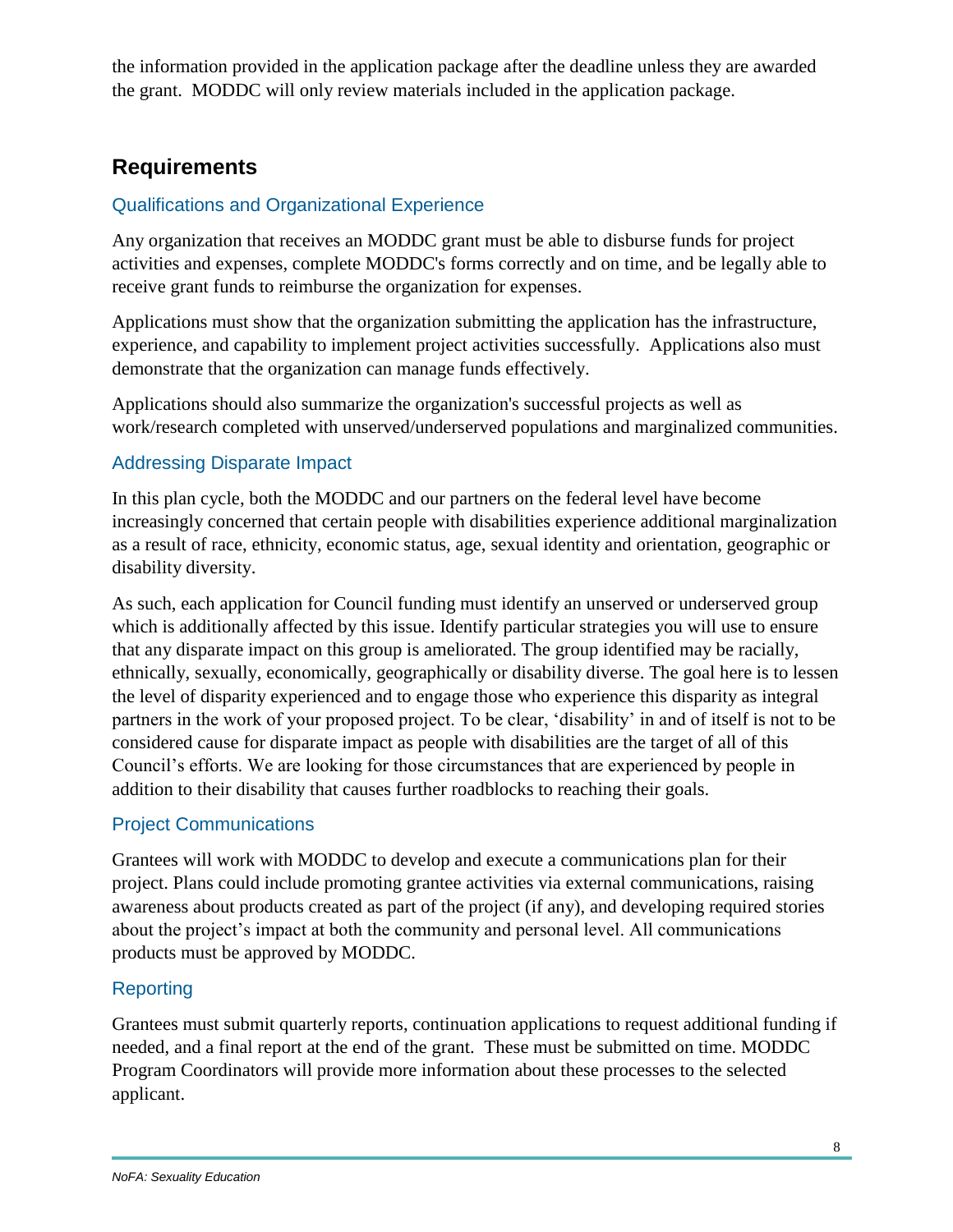Grantees also must report on federally-defined Performance Measures. MODDC staff will provide assistance to grantees to understand the Performance Measures.

#### **Terms**

Applicants must agree to the following terms:

- Applicants must disclose any conflicts of interest between themselves and MODDC Council members, employees or their immediate families.
- Applicants must use respectful language, [people first language.](https://gcdd.org/news-a-media/people-first-language.html)
- All information and resources created through this project must be available in Spanish and accessible to people of all abilities (this includes printed and digital documents, websites, images, flyers, etc.). Funding for this should be included in the budget.
- Videos, DVDs and teleconferencing and distant learning activities produced by this project must be fully accessible. Any videos or DVDs must be captioned and online video platforms must meet accessibility standards.
- MODDC will retain rights to all products created using funding awarded through this NoFA.
- MODDC reserves the right not to fund any application under this announcement.

#### MODDC Assurances

The following terms and conditions apply to organizations awarded MODDC grant funds:

- The Council reserves a royalty-free, non-exclusive, irrevocable license to reproduce, publish or otherwise use, and to authorize others to use, any work developed under any grant awarded by MODDC.
- Final drafts of any training materials, publications, videos, websites, or other products shall be reviewed and approved by the MODDC prior to dissemination to the general public. Products must prominently display the MODDC logo and must acknowledge Council funding (e.g. "Funding for Sexuality Education provided by the Missouri Developmental Disabilities Council, grant Grant No.: 2101MOSCC5-00, as authorized by Public Law 106-402 - Developmental Disabilities Assistance and Bill of Rights Act 2000.")
- Grantees shall administer and report survey results using an accessible survey format, capturing satisfaction survey of performance measures for MODDC's annual reporting.
- Reasonable steps must be taken in order for programs and materials to be provided in a linguistically competent manner, complying with the Civil Rights Act of 1964, Title VI. Grantees must take reasonable steps to provide meaningful access to their programs by persons with limited English proficiency (LEP). Grantees will provide language assistance services in order to comply with Title VI, should implement policies and procedures to provide information in appropriate languages and ensure that LEP persons are effectively informed of and have meaningful access to covered programs.
- The grantee will be required to complete and submit state and federal contract and assurance forms as a condition of grant award.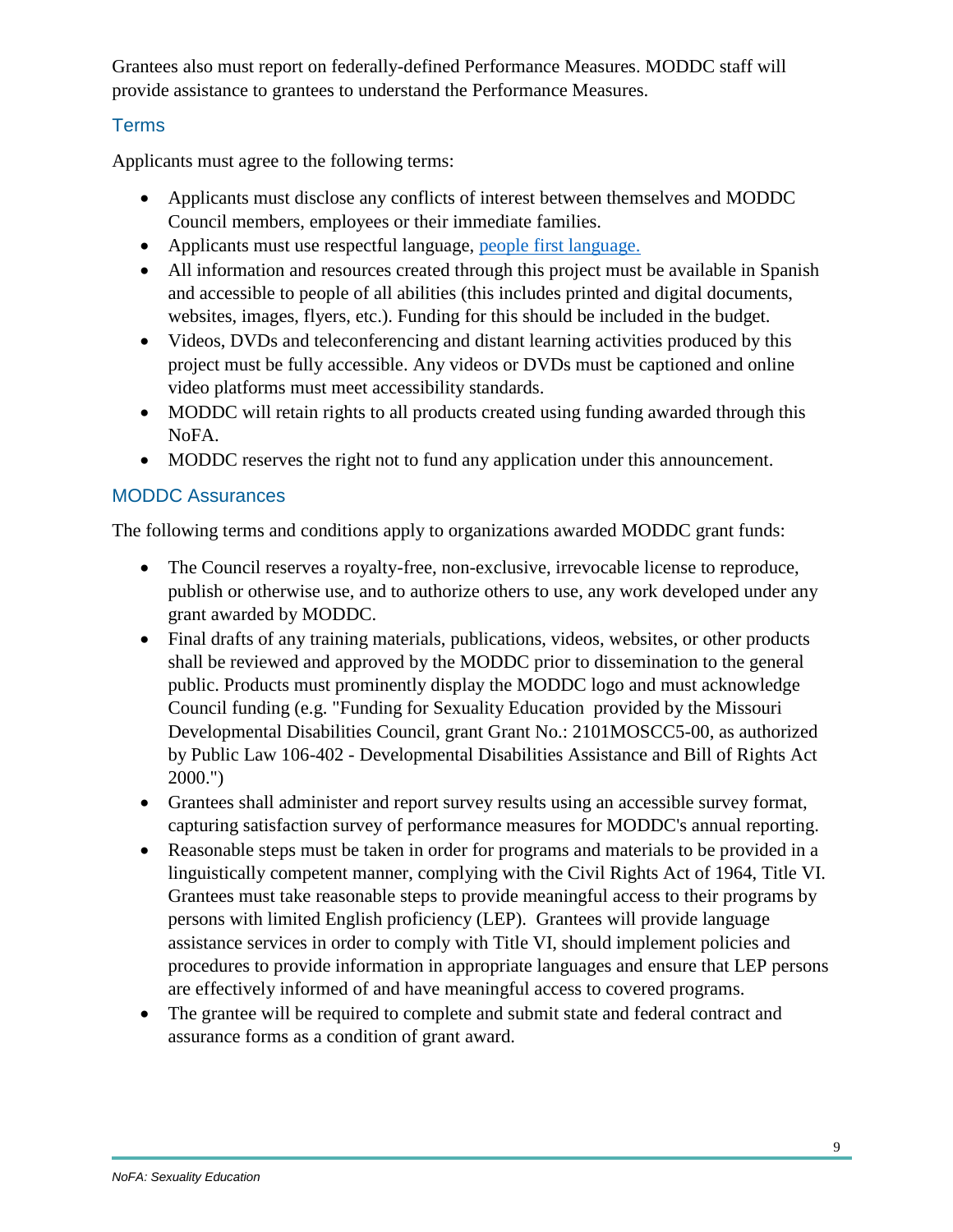# **Application Questions**

Applications must include relevant information to assist MODDC to better understand and address the experiences of diverse groups of people who are unserved and underserved (including but not limited to, people of color, people living in rural areas, socio-economic status, sexual orientation and gender identity, religion, and disability). Applications must include the following:

#### 1. Executive Summary (500 words max)

Write a short summary that clearly states the goals of your project, the major activities of the project, and what impact the project will have on people with developmental disabilities and their families. List the county or counties you plan to serve and note if any of them are poverty counties.

#### 2. Detailed Narrative (1,000 words max)

Describe the project, keeping in mind the NoFA. Address all NoFA sections. The detailed narrative should include the following items:

 $\Box A$  plan to reach out to communities that are unserved/underserved, and steps taken to create a culturally and linguistically competent project.

 $\Box$  Address all areas of "Purpose and Scope of Work" sections (pg. 2-4 of NoFA document)

 $\Box$  Develop a methodology of how outreach to culturally informed stakeholders and/or cultural brokers will be identified for the project

 $\Box$  Develop a methodology to identify a measure cultural competence of the project

 $\Box$  Provide a summary of previous work experiences in the areas of multi-cultural and/or social justice projects

#### 3. Project Evaluation (500 words max)

Explain how you will evaluate your success in reaching your project's stated goals and participant satisfaction.

#### 4. Sustainability (500 words max)

Describe how you will achieve lasting or permanent change through this project and how you will make sure project activities will continue after MODDC funding ends.

#### 5. Qualification (500 words max)

Please address the requirements noted in the "Requirements: Qualifications and Organizational Experience" section of the NoFA. Describe your organizations' purpose and experience, and that of your partners as it relates to this project.

List the qualifications of each person who will occupy a key position, such as the Project Director, and additional staff (if there are any), and others who will be significantly involved in implementing your project.